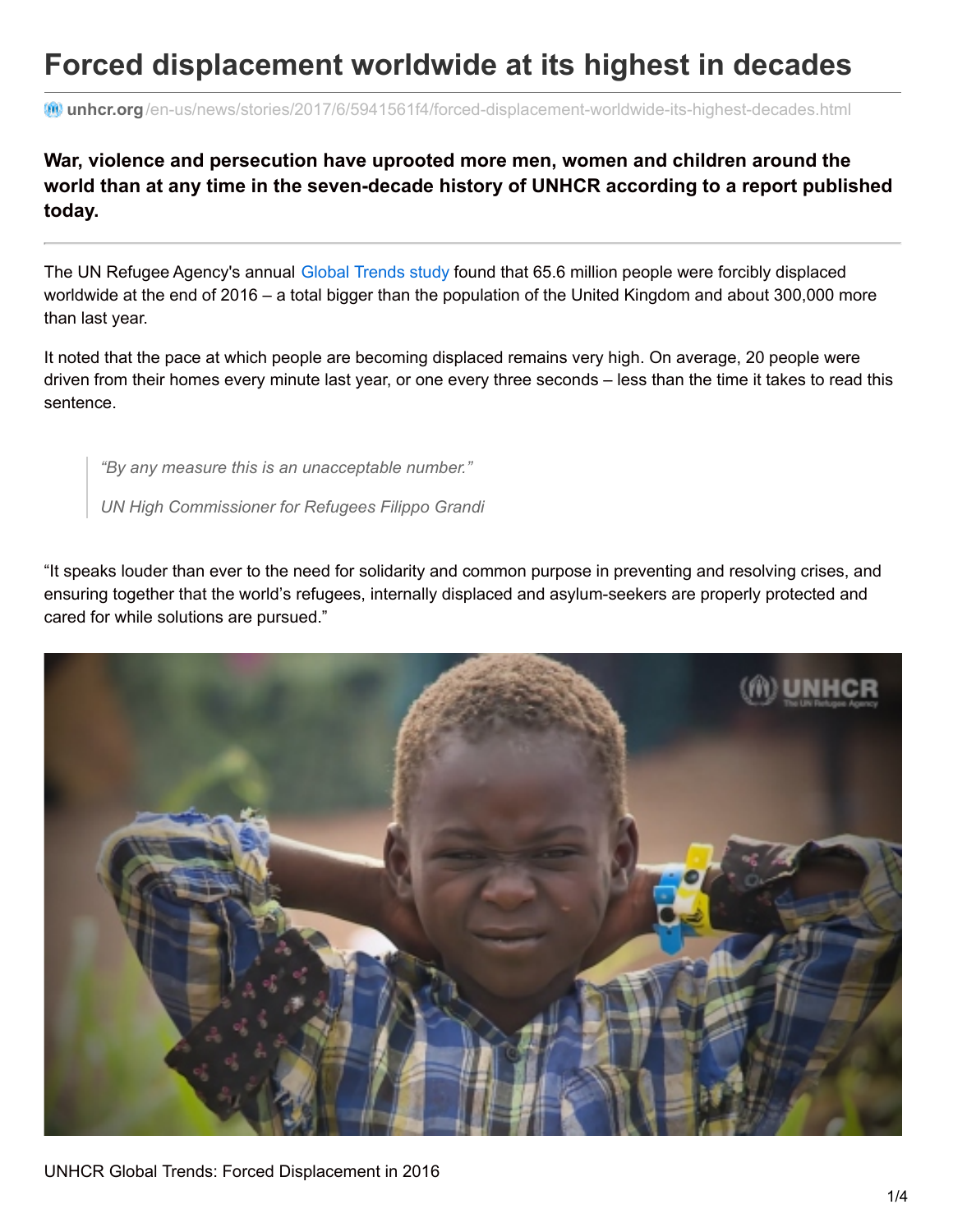In each of the past five years, annual increases to the global displacement total have been in the millions. While the 2016 total is high – representing an enormous number of people needing protection worldwide – it also shows that growth in displacement slowed last year.

The total figure includes 40.3 million people uprooted within the borders of their own countries, about 500,000 fewer than in 2015. Meanwhile, the total number seeking asylum globally was 2.8 million, about 400,000 fewer than in the previous year.

However, the total seeking safety across international borders as refugees topped 22.5 million, the highest number seen since UNHCR was founded in 1950 in the aftermath of the Second World War.

*"My husband was killed in the war ... which made me decide to leave my home, everything, behind."*

The conflict in Syria, now in its seventh year, was the world's biggest producer of refugees (5.5 million). However in 2016 the biggest new factor was South Sudan, where the disastrous break-off of peace efforts in July of that year contributed to an outflow of 737,400 people by the end of the year. That number has continued to rise during the first half of 2017.

Nyawet Tut, a South Sudanese mother of five in her 30s, described how soldiers set fire to her village and she had to run for her life with her own five children and five others of relatives killed in the conflict.

"My husband was killed in the war which, in addition to the shortage of food, made me decide to leave my home, everything, behind," she told UNHCR staff during an interview at a temporary way station in Ethiopia.

In terms of overall displacement, Syria still accounts for the biggest numbers, with 12 million people (65 per cent of the population) displaced internally or living outside the country as refugees.

Leaving aside the long-standing Palestinian refugee situation, Colombians (7.7 million) and Afghans (4.7 million) remained the second- and third-largest displaced populations, followed by Iraqis (4.2 million). In total, about 3.3 million South Sudanese had fled their homes by the end of the year, in what has become the fastest-growing displacement of people in the world.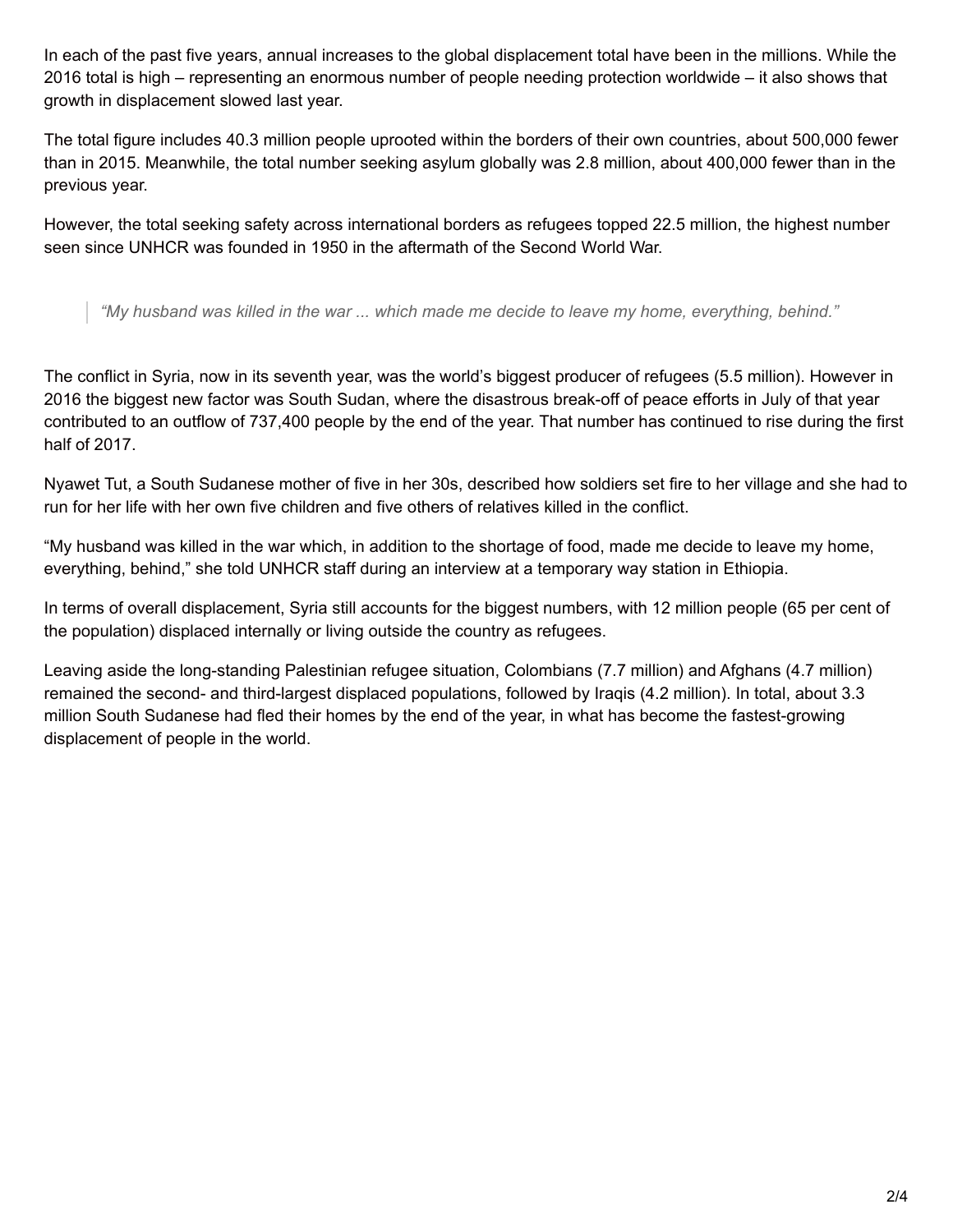

• South Sudanese refugee Nyawett, accompanied by 10 children, shortly after reaching Gure Shombola camp, in Ethiopia. © UNHCR/Diana Diaz

Particularly heartbreaking is the plight of children, who make up half the world's refugees, and continue to bear a disproportionate burden of the suffering, mainly because of their heightened vulnerability.

Tragically, 75,000 asylum claims were received from children travelling alone or separated from their parents, among them youngsters like Tareq, 16, who dodged armed combatants to walk out of Syria into neighbouring Turkey.

"There was no future where we lived," he told UNHCR. "There was no university and no work. There were troops grabbing young children like me, and they send them to war, and they get killed. I wanted to study."

Last year, much of the news coverage focused on refugee resettlement to developed countries, including efforts by some states to restrict access and even erect border barriers.

However, figures in the report showed that, worldwide, most refugees – 84 per cent – were in developing or middleincome countries at the end of 2016, with one in every three (4.9 million people) being hosted by the world's least developed countries.

*"There were troops grabbing young children like me ... I wanted to study."*

This huge imbalance reflects several things including the lack of consensus internationally when it comes to hosting refugees, and the proximity of many poor countries to regions of conflict.

It also illustrates the need for countries and communities supporting refugees and other displaced people to be properly resourced and supported, the absence of which can cause instability, have consequences for life-saving humanitarian work or lead to secondary displacement.